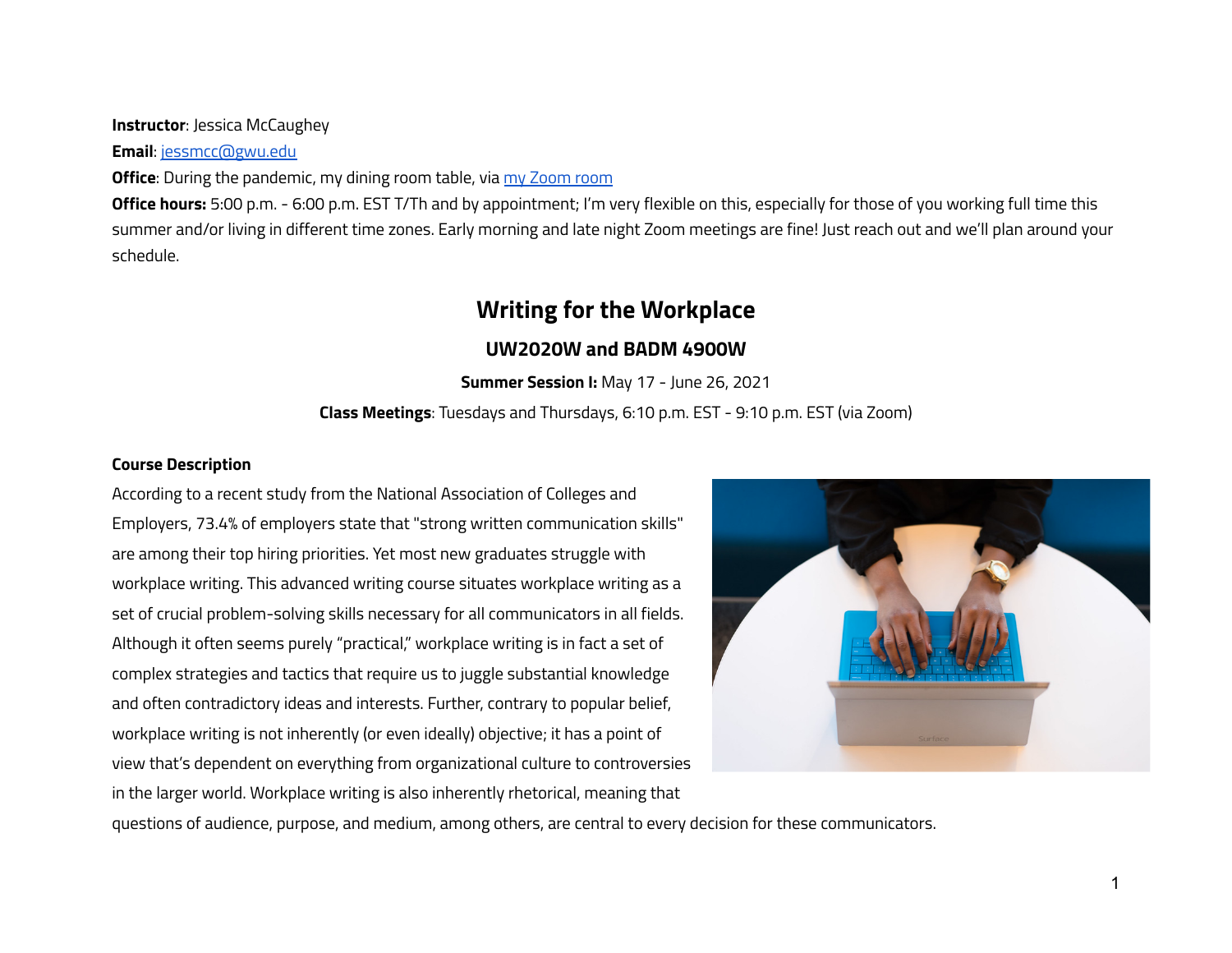While we will read about and critically consider workplace documents from corporations as well as nonprofits and government agencies, students will be given the opportunity to focus their inquiry on particular settings, as they consider the complexities of communicating in specific careers and industries. As they do so, students will work to understand and interrogate workplace discourse communities; consider, practice, and critically investigate what it means to conduct and communicate research professional settings; grapple with the concepts of agency, power, and ethics in workplace writing; critique and practice visual rhetoric of workplace documents; and write collaboratively.

#### **Course Objectives**:

When you complete this class, you will be able to:

- Recognize the rhetorical foundations of various forms of workplace writing and analyze the rhetorical elements, questions, and complexities pertinent to common document genres
- Draft and revise common workplace documents with an eye toward genre conventions and opportunities, as well as particular discourse communities
- Define and identify the unique discourse communities within various workplaces
- Articulate some of the ways workplace communicators specifically must grapple with issues of culture, ethics, race, and gender
- Understand how the workplace writing process may differ from other writing processes, and develop rhetorically informed and realistic invention, drafting, revision, and editing strategies toward a writing process you can implement and advocate for in the workplace
- Develop foundational professional editing practices for clarity, conciseness, correctness, and consistency

#### **How the Course Works**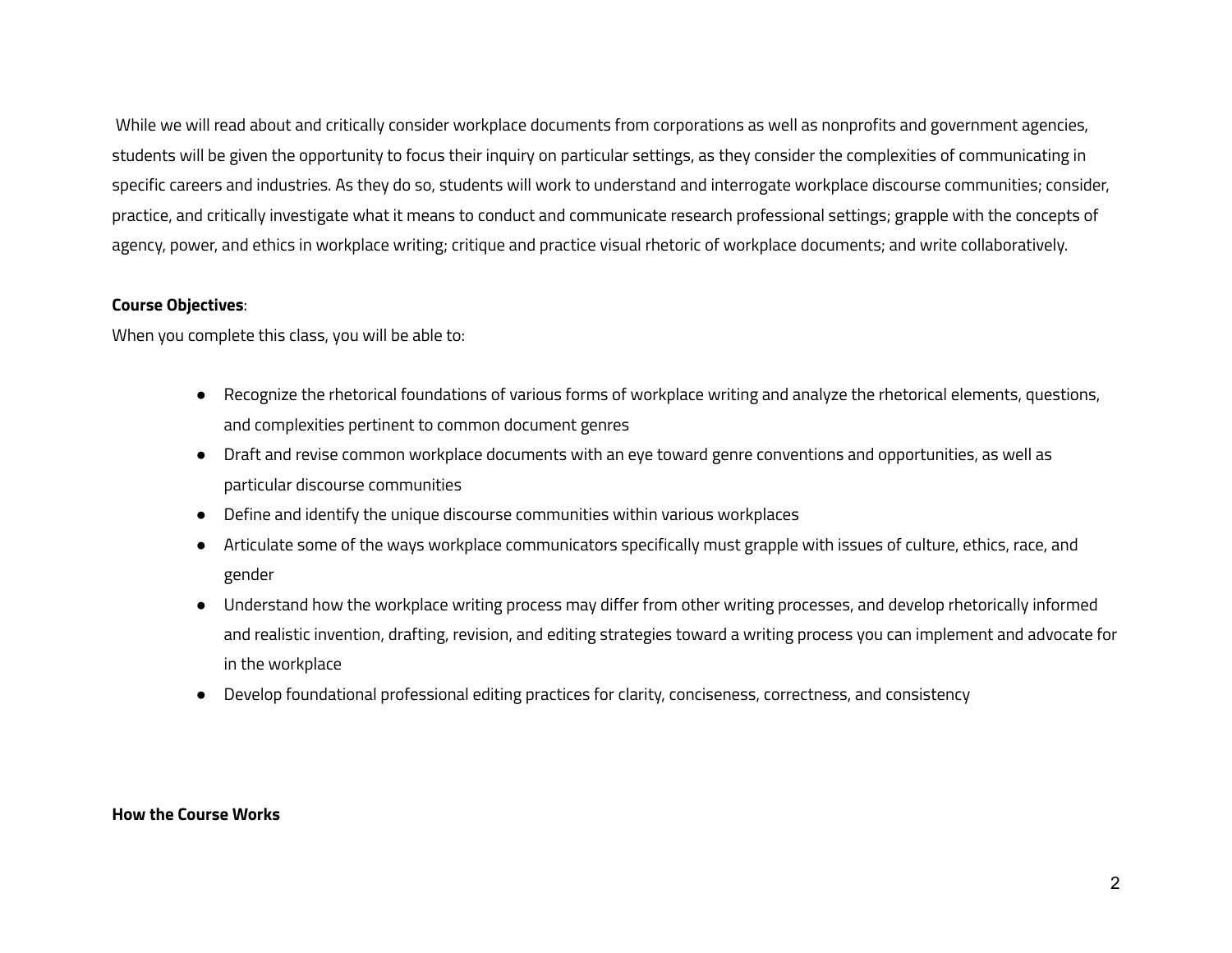Although this course is entirely virtual, it is very interactive. We will meet via Zoom, embedded in Blackboard. The course is organized into five units, each focused on a different element of workplace communication. During each unit, students will read, participate in extensive discussions of course readings, participate in writing activities, including drafting, gathering feedback, providing feedback to others, revising, and editing major writing assignments outlined below. Our five units are:

*Unit 1: Thinking Rhetorically about Genre in Workplace Communication*

*Unit 2: Discourse Communities Unit 3: Thinking Rhetorically about Language and Design Unit 4: Complex Issues in Workplace Communication Unit 5: Thinking Rhetorically about Your Future as a Workplace Communicator*

### **Course Requirements and Grading**

\*Note: For the major assignments below, you'll find full writing prompts on Blackboard. Below is a brief overview of each:

**10% Interview Essay –** This assignment, tied to our coursework with the Archive of Workplace Writing Experiences, asks you to perform an interview with a professional in your field of choice about their written workplace communication, write about the interview, and contextualize it in a larger field or discipline.

**10% Industry Communication Presentation -** This short presentation (5 minutes) calls on the interview and analysis you performed, as well as external research, and offers you the opportunity to share your expertise about writing in a particular industry or type of organization with the class.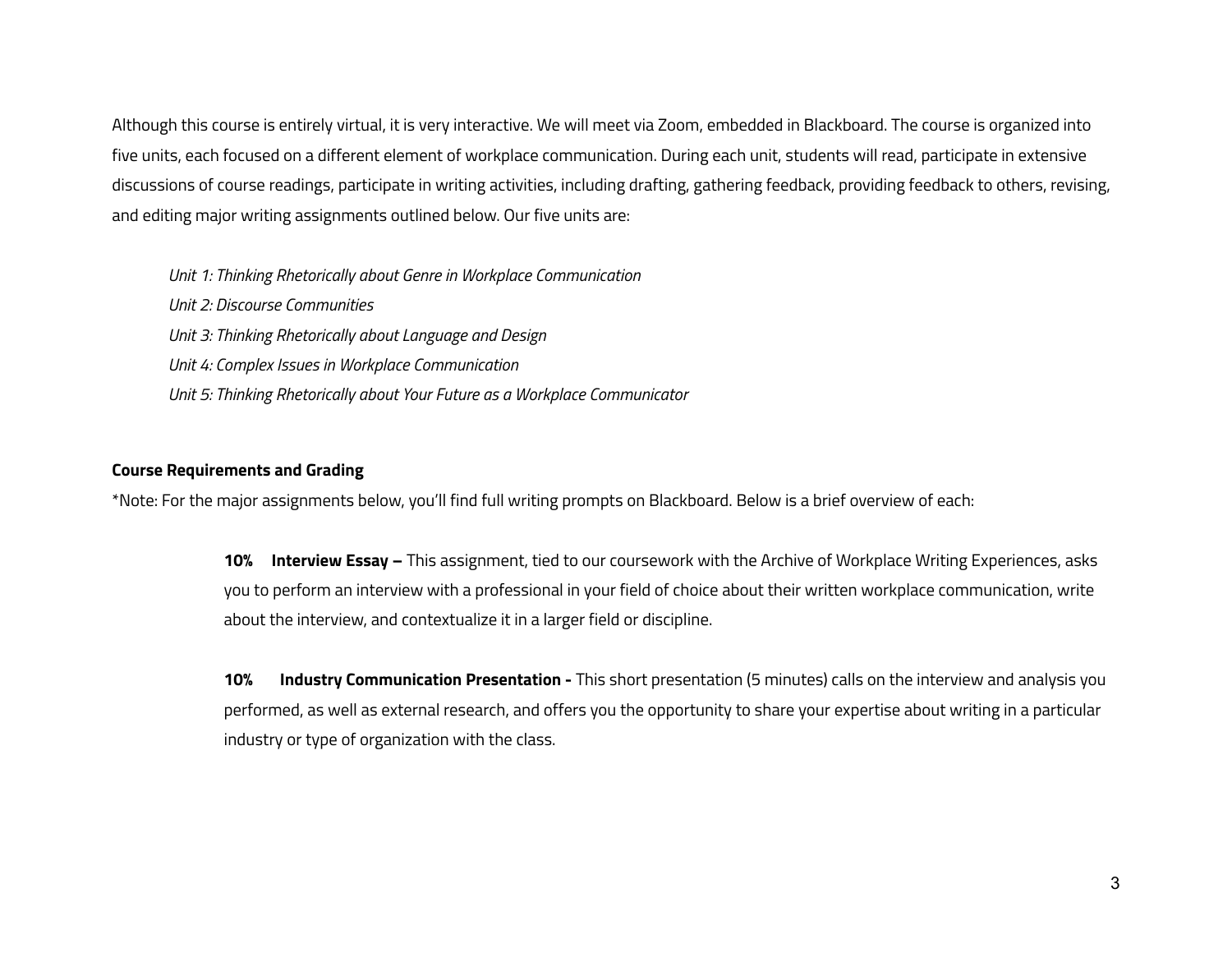**15% Social Media Proposal** - This assignment asks you to take on the role of a consultant responding to an Request for Proposal (RFP). With the proposal you develop, hone, and "submit," you will showcase your digital workplace writing and rhetorical thinking skills.

**10% LinkedIn Learning Talk** – For this assignment, you will work in groups of two or three. You'll choose and experience one of GW's (shorter) LinkedIn Learning courses related to workplace communication, and as a group you'll offer your classmates a "Cliff Notes" version in a ten-minute presentation.

**15% Journal Assignments** – These writings, which will generally be on the shorter side, will be crucial as we work to make sense of workplace writing. They are a space for you to try out ideas, question things, respond to and engage with readings, extend classroom conversations, and anticipate your future workplace expectations. Requirements will vary week to week.

**30% Professional Documents Sequence** – These assignments allow you the time and space to consider professional documents and your professional persona as they relate to your future work. We will talk and read extensively about the nuances of these tasks, and you will receive feedback from multiple readers as you develop and revise your materials.

- 10% Resume
- 15% Personal Professional Website (including writing samples)
- 5% Summary and Reflection

**10% Engaged Interactions** - To be engaged in this class means showing up, being prepared, and contributing thoughtfully. Your grade in this area also includes multiple written peer reviews.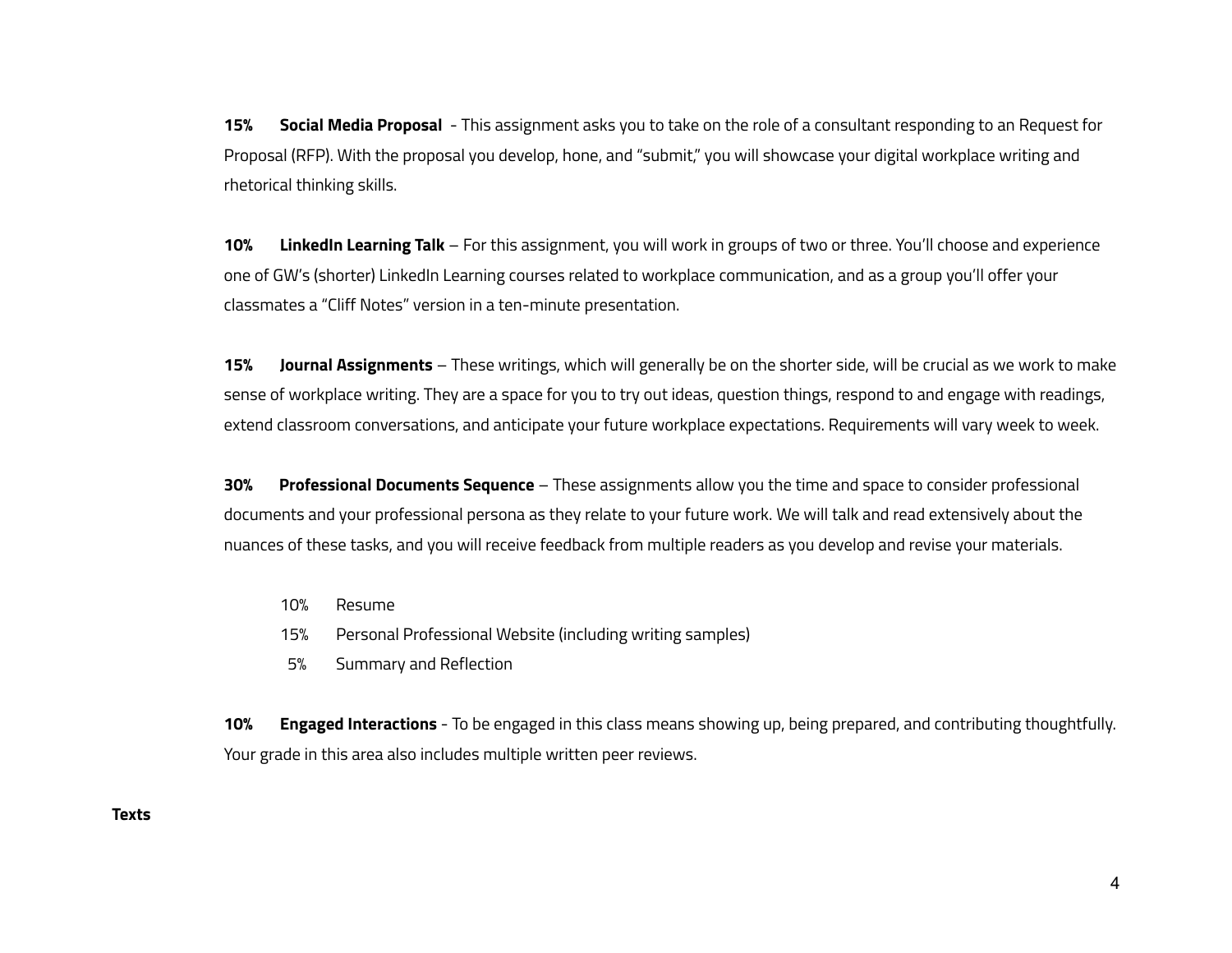- Archive of Workplace Writing Experiences [\(www.workplace-writing.org\)](http://www.workplace-writing.org) -- interviews with writers across industries and accompanying transcripts; available for free online
- Additional articles (posted to Blackboard)

### **Course Schedule**

Reading, listening, and writing assignments are to be completed prior to our class session for the date they are listed.

Warning: The schedule below is intense! As our summer session is only six weeks long, each class meeting represents slightly more than one "regular" week's work in a typical semester. If you find yourself falling behind, I urge you to get in touch with me immediately so we can work together to get *you back on track.*

## *Unit 1: Thinking Rhetorically about Genre in Workplace Communication*

| T <sub>5/18</sub> | Why is the transition from writing in the university to writing in the workplace so hard?                                                                                                                                                                                              |
|-------------------|----------------------------------------------------------------------------------------------------------------------------------------------------------------------------------------------------------------------------------------------------------------------------------------|
|                   | Welcome! Tonight we'll get acquainted and begin a conversation that will last for our full six weeks together about rhetoric<br>and workplace writing--particularly about audience, purpose, workplace genres, and the challenges related to each in<br>various workplace communities. |
| Th 5/20           | If we can never learn every genre, how can we be "prepared" to write at work?                                                                                                                                                                                                          |
|                   | Read:                                                                                                                                                                                                                                                                                  |
|                   | <b>Audience on Writing Commons</b>                                                                                                                                                                                                                                                     |
|                   | Dirk, "Navigating Genres" (on Blackboard under "Readings")                                                                                                                                                                                                                             |
|                   | Listen: To an Archive of Workplace Writing interview of your choice (workplace-writing.org) -- or read the transcript!                                                                                                                                                                 |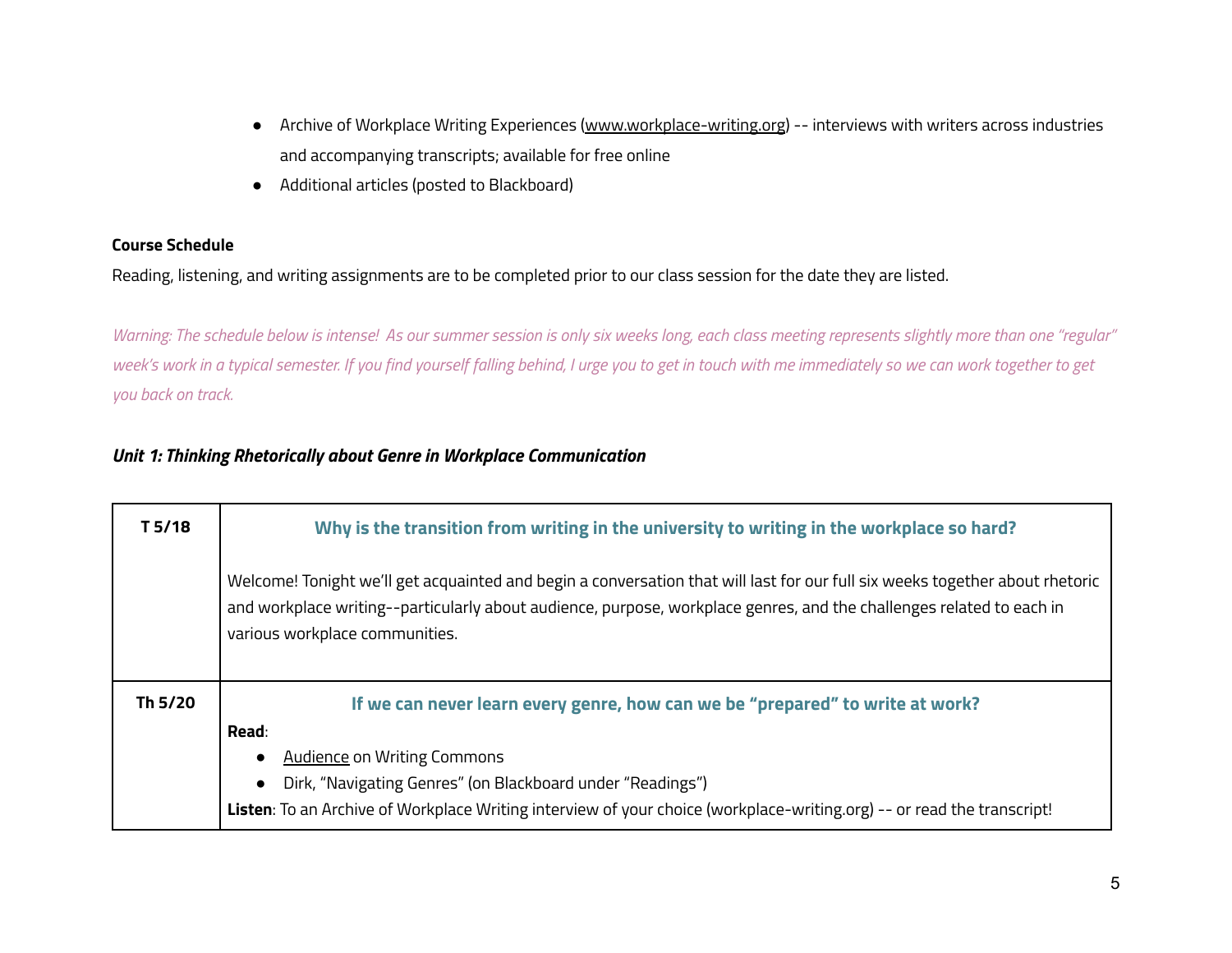|                   | <b>Journal</b> : Write about the interview you listened to. Why did you choose it? What struck you about it? What surprised you,<br>and why? What else did you want to know? (approx. 300 - 500 words)                                                                                                                                                                                                                                                                                                                                                                                            |
|-------------------|---------------------------------------------------------------------------------------------------------------------------------------------------------------------------------------------------------------------------------------------------------------------------------------------------------------------------------------------------------------------------------------------------------------------------------------------------------------------------------------------------------------------------------------------------------------------------------------------------|
| T <sub>5/25</sub> | What does "rhetorical awareness" look like at work?                                                                                                                                                                                                                                                                                                                                                                                                                                                                                                                                               |
|                   | Due: Draft of Interview Analysis for peer review<br>Read:<br><b>Rhetorical Analysis in the Real World</b><br>"Affect and Wayfinding in Writing after College" by Alexander, Lunsford, and Whithaus<br><b>Journal</b> : First, summarize the "Affect and Wayfinding" article. Then, choose a passage that you found particularly<br>interesting, and dig in! Why did it strike you? What do you make of it? How might you apply it? Finally, write three<br>questions about the text that you'd like to use as a starting point for our in-class discussion about it. (approximately 500<br>words) |
|                   | LinkedIn Learning Talk: Developing Your Professional Image (Olivia Payne and Lauren Kieltyka)                                                                                                                                                                                                                                                                                                                                                                                                                                                                                                     |

# *Unit 2: Discourse Communities*

| Th 5/27 | Why is collaborative writing so hard?                          |
|---------|----------------------------------------------------------------|
|         | <b>Due: Interview Essay</b>                                    |
|         | Read:                                                          |
|         | • "Discourse Communities and Communities of Practice" by Johns |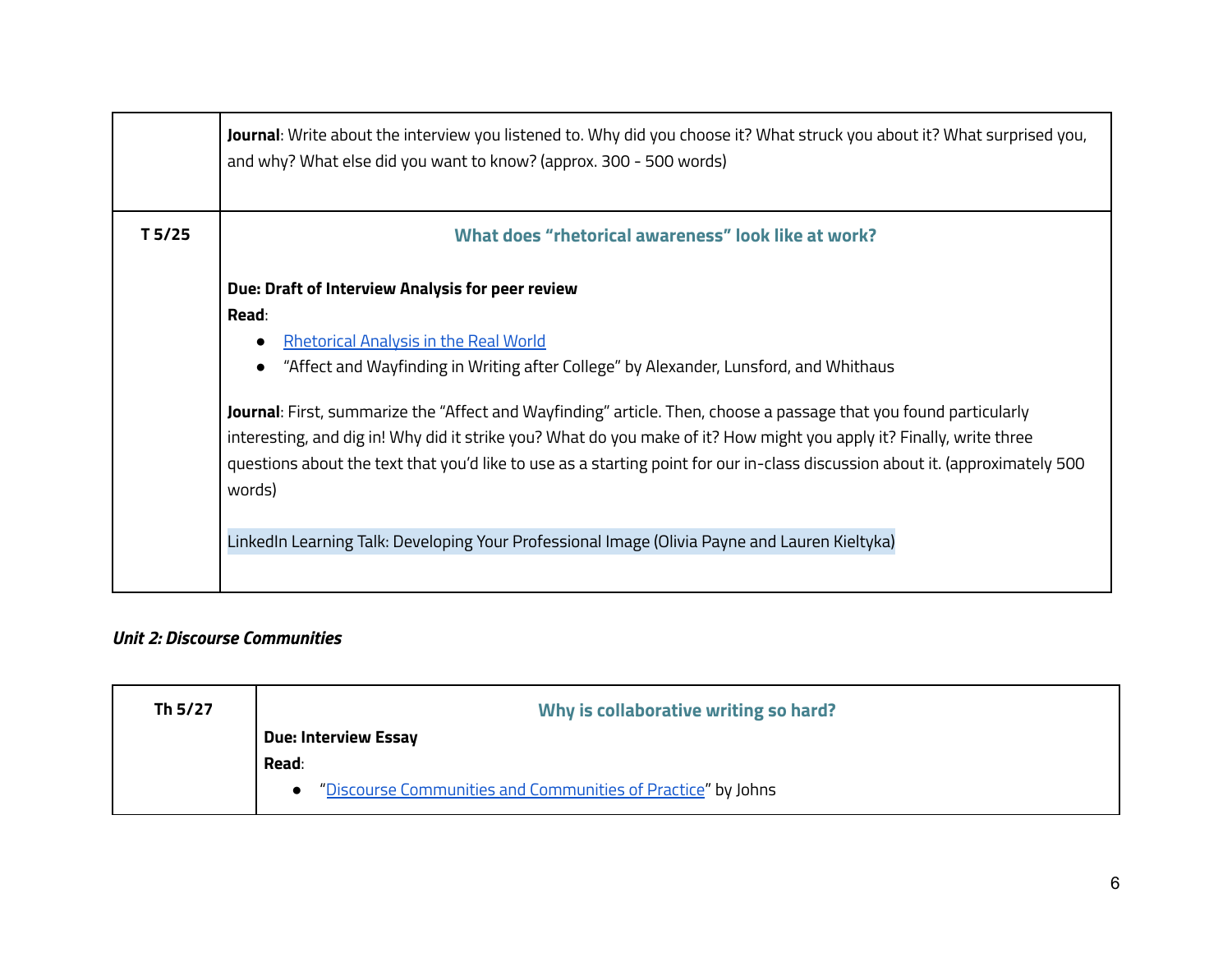| $\bullet$ | "Discourse in Organizations and Workplaces" by Gunnarsson                                                  |
|-----------|------------------------------------------------------------------------------------------------------------|
| $\bullet$ | "Understanding Discourse Communities" by Meltzer                                                           |
|           | "Challenges in collaborative writing in the contemporary corporation" by Colen and Petelin                 |
|           |                                                                                                            |
|           | LinkedIn Learning Talk: Writing Emails People Want to Read (Sani Konukoglu, Abdulaziz Al-Emadi, and Andrew |
| Ferchak)  |                                                                                                            |
|           |                                                                                                            |
|           |                                                                                                            |
|           |                                                                                                            |

# *Unit 3: Thinking Rhetorically about Language and Design*

| T <sub>6/1</sub> | How much is "emotional intelligence" just attention to rhetoric?                                                                                                                                                                                                                                                                                                                                                                                                                                                                                                                                                                                                                                                                                                                                                                                                                                     |
|------------------|------------------------------------------------------------------------------------------------------------------------------------------------------------------------------------------------------------------------------------------------------------------------------------------------------------------------------------------------------------------------------------------------------------------------------------------------------------------------------------------------------------------------------------------------------------------------------------------------------------------------------------------------------------------------------------------------------------------------------------------------------------------------------------------------------------------------------------------------------------------------------------------------------|
|                  | <b>Due: Industry Communication Presentations</b><br>Read:                                                                                                                                                                                                                                                                                                                                                                                                                                                                                                                                                                                                                                                                                                                                                                                                                                            |
|                  | "Emotional Intelligence and Managerial Communication" by Nguyen et. al<br>"The Repressive Politics of Emotional Intelligence" by Emre<br>$\bullet$<br>Journal: First, choose a quote or paragraph from one of the two Emotional Intelligence (EI) articles you read. Spend<br>some time grappling with it--do you agree with it? Question it? What about it struck you? Try to contextualize it for<br>your peers. Then, consider a time when Emotional Intelligence has played a role in your life, either in work or in school.<br>Tell the story, and focus on the role of El. Finally, El and critical thinking are often lumped together as "key skills" for<br>the workplace, and yet many people believe that you "either have them or you don't." How can we (either professors or<br>students) foster these types of skills? Should we? Be as specific as possible. (approx. 400-500 words) |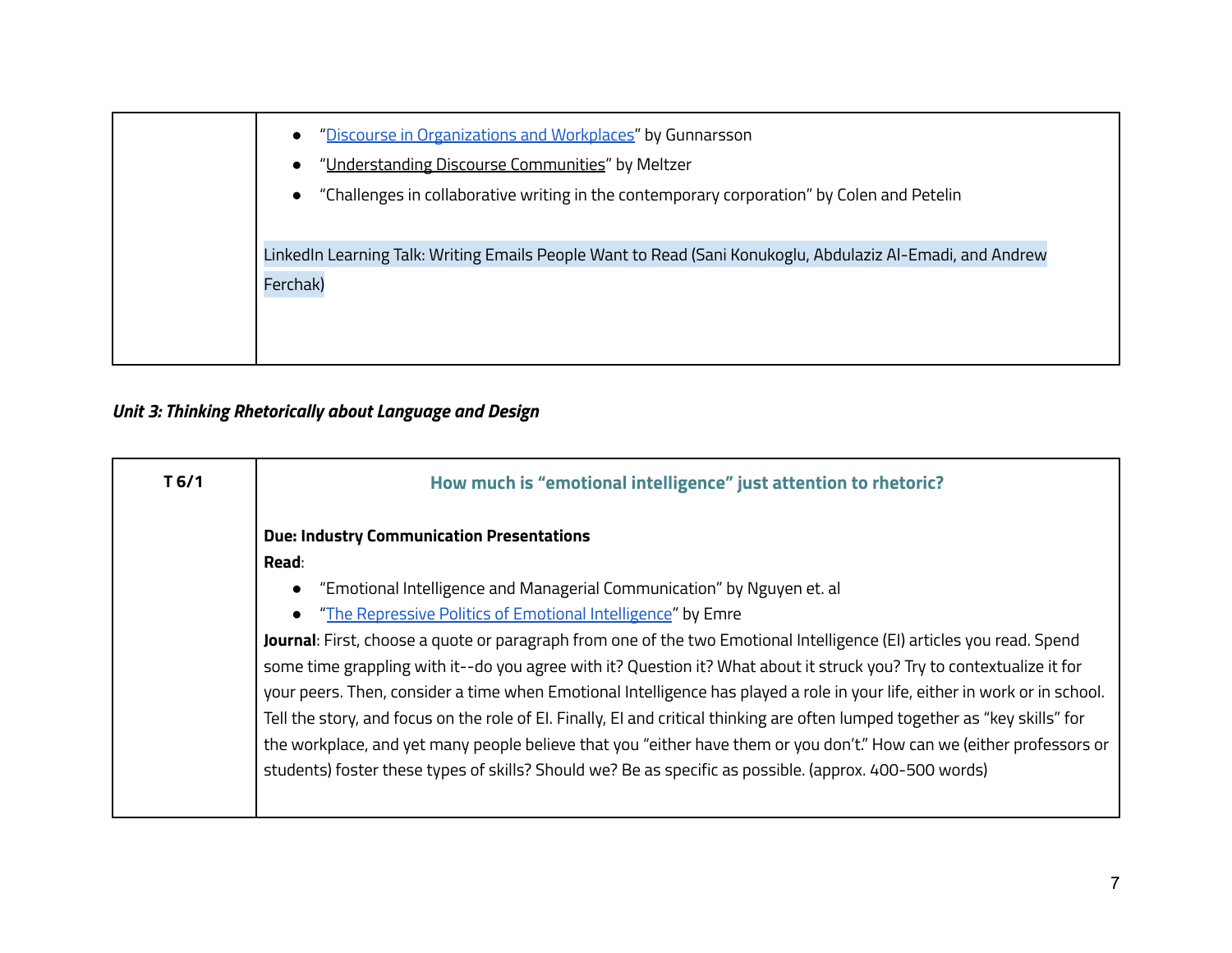|        | LinkedIn Learning Talk: Communicating with Diplomacy and Tact (Jack Wilson and Zixin Wuren)                                                                                                                                                                                                                                                                                                                                                   |
|--------|-----------------------------------------------------------------------------------------------------------------------------------------------------------------------------------------------------------------------------------------------------------------------------------------------------------------------------------------------------------------------------------------------------------------------------------------------|
| Th 6/3 | ** Asynchronous Work Tonight**                                                                                                                                                                                                                                                                                                                                                                                                                |
|        | Peer Review for Social Media Proposal (instructions on BB)                                                                                                                                                                                                                                                                                                                                                                                    |
| T 6/8  | What happens when non-designers have to design workplace documents? (And they will!)                                                                                                                                                                                                                                                                                                                                                          |
|        | Due: Social Media Proposal<br>Read:<br>Designing for Accessibility<br>$\bullet$<br>Understanding visual rhetoric<br><b>Fundamental Design Principles for Non-designers</b><br>$\bullet$<br>From Practical Typography:<br><b>What is Typography?</b><br><b>Typography in Ten Minutes</b><br>$\blacksquare$<br><b>Summary of Key Rules</b><br>LinkedIn Learning Talk: High Stakes Communication (Phillip Greene, Tyler Jones, and Daniel Suger) |

*Unit 4: Complex Issues in Workplace Communication*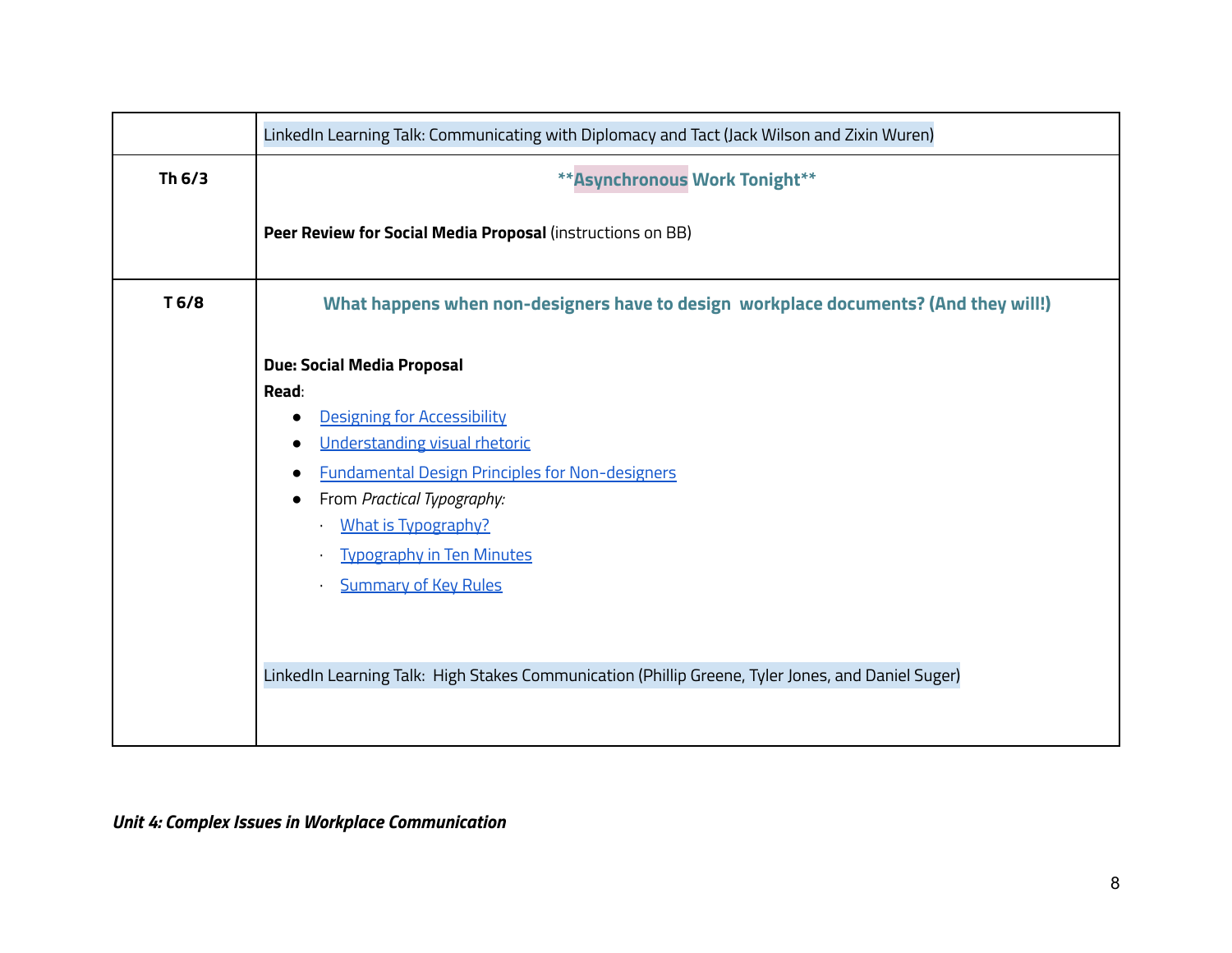| Th 6/10           | What does it mean to "write like a woman" or "write like a man" at work?                                             |
|-------------------|----------------------------------------------------------------------------------------------------------------------|
|                   | Read:                                                                                                                |
|                   | "The Problem With Telling Women to Email Like Men" by Turk<br>$\bullet$                                              |
|                   | "A guide to how gender-neutral language is developing around the world" by Berger                                    |
|                   | "A Look at Leadership Styles and Workplace Solidarity Communication" by Kelly and MacDonald                          |
|                   | Journal: In what ways do you think your gender or gender broadly influences the ways in which you write, if at all?  |
|                   | (approximately 250 words)                                                                                            |
|                   |                                                                                                                      |
|                   | LinkedIn Learning Talk: Grammar Girl's Quick and Dirty Tips for Better Writing (Karisa Gingerich! and Kourtney Sam!) |
|                   |                                                                                                                      |
| T <sub>6/15</sub> | What are your ethical and social responsibilities as a communicator on the job?                                      |
|                   | Read:                                                                                                                |
|                   | "How Equity Is Lost When Companies Hire Only Workers With Disabilities" on NYT<br>$\bullet$                          |
|                   | "We're Entering the Age of Corporate Social Justice" by Zheng<br>$\bullet$                                           |
|                   | "Getting In, Getting Hired, Getting Sideways Looks: Organizational Hierarchy and Perceptions of Racial<br>$\bullet$  |
|                   | Discrimination" by Wingfield and Chavez                                                                              |
|                   | Watch: The Myth of Bringing Your Full, Authentic Self to Work (TEDx)                                                 |
|                   | Journal: Respond (approximately 300-400 words) to either today's reading or viewing--your choice of focus.           |
|                   |                                                                                                                      |
|                   | LinkedIn Learning Talk: Creating a Career Plan (Elaine Ko, Haoran Zhang! And Taylor Bolden)                          |
|                   |                                                                                                                      |
|                   |                                                                                                                      |
|                   |                                                                                                                      |

# *Unit 5: Thinking Rhetorically about Your Future as a Workplace Communicator*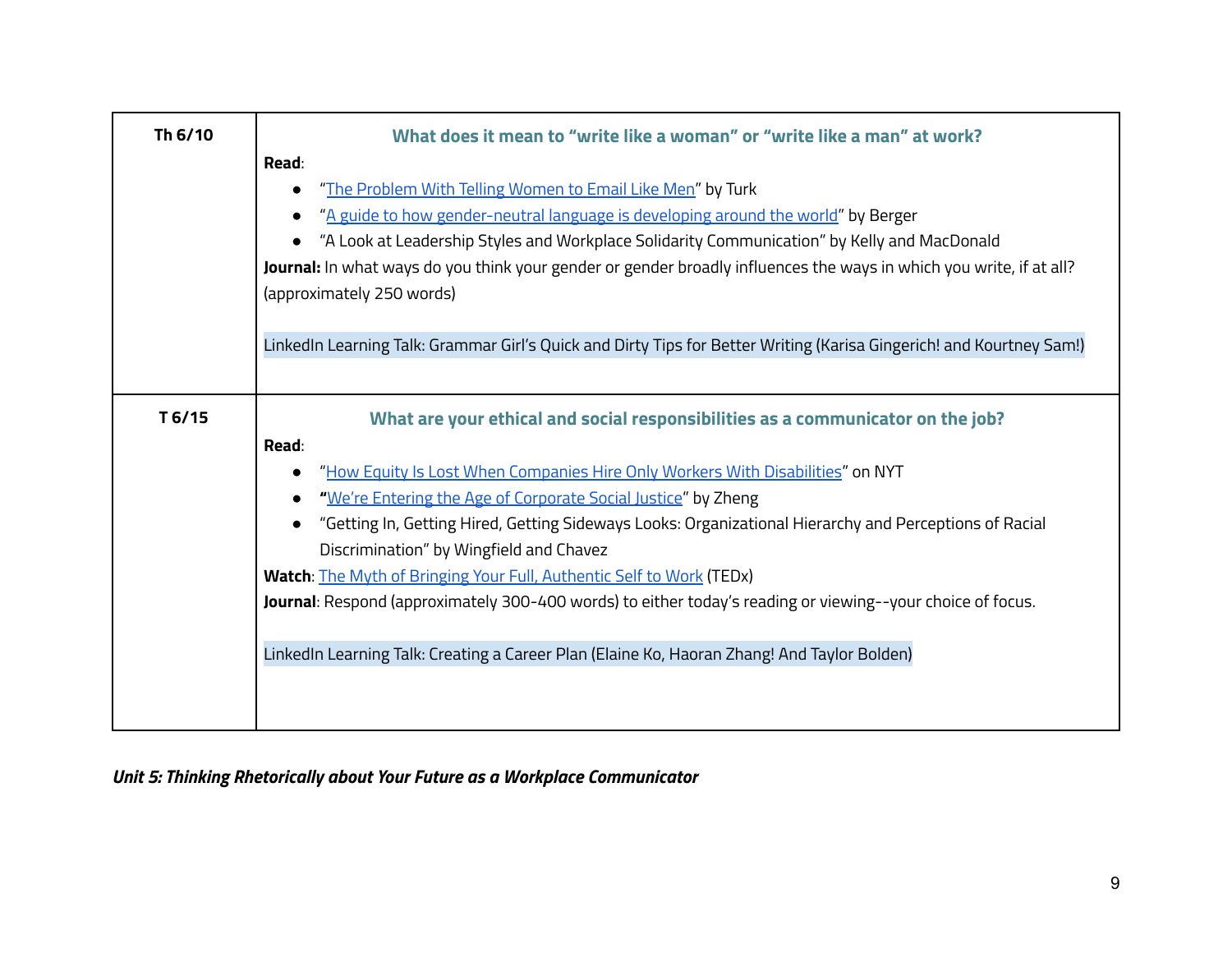| Th 6/17           | How can you stand out without being extra?                                                                                                                                                                                                                                                                                                                                                                                                                                                                                                                                                                                                                                                                                                                                                                                                                                                                                                                                                                               |
|-------------------|--------------------------------------------------------------------------------------------------------------------------------------------------------------------------------------------------------------------------------------------------------------------------------------------------------------------------------------------------------------------------------------------------------------------------------------------------------------------------------------------------------------------------------------------------------------------------------------------------------------------------------------------------------------------------------------------------------------------------------------------------------------------------------------------------------------------------------------------------------------------------------------------------------------------------------------------------------------------------------------------------------------------------|
|                   | Due: Rough (really!) draft of your current resume<br>Read: "Hey Students" article from NPR<br>Journal: Today, I'd like you to find a current job posting that intrigues you in your potential future field. Link the job at<br>the top of your post, then spend some time considering and answer the following questions:<br>Are you currently qualified for this position? Would you be upon graduation? If not, what could you do to get<br>$\bullet$<br>closer to qualified over the next year or two?<br>Peruse the organization's website. What do they forefront or showcase in their online presence? What is their<br>$\bullet$<br>mission? What is intriguing or appealing to you about them?<br>Does the ad mention writing or communication? How do they describe these needs? How might you display<br>$\bullet$<br>these types of skills on a resume or a cover letter? What additional kinds of writing do you anticipate this job<br>would require? Do you feel prepared to complete such communications? |
|                   | LinkedIn Learning Talk: Rock Your LinkedIn Profile (Holden Haley and Emma Delattre)                                                                                                                                                                                                                                                                                                                                                                                                                                                                                                                                                                                                                                                                                                                                                                                                                                                                                                                                      |
| T <sub>6/22</sub> | What does it mean to "get it right" in your writing when<br>you aren't a member of the discourse community yet?<br>Due: Draft of Professional Documents for Peer Review                                                                                                                                                                                                                                                                                                                                                                                                                                                                                                                                                                                                                                                                                                                                                                                                                                                  |
| Th 6/24           | What can we learn from one another and take with us into the workplace?                                                                                                                                                                                                                                                                                                                                                                                                                                                                                                                                                                                                                                                                                                                                                                                                                                                                                                                                                  |
|                   | Journal: Self-assessment--One of the most challenging workplace documents that every employee will have to write<br>at some point in their career (or yearly, in some cases) is a self-assessment of their performance at work. This                                                                                                                                                                                                                                                                                                                                                                                                                                                                                                                                                                                                                                                                                                                                                                                     |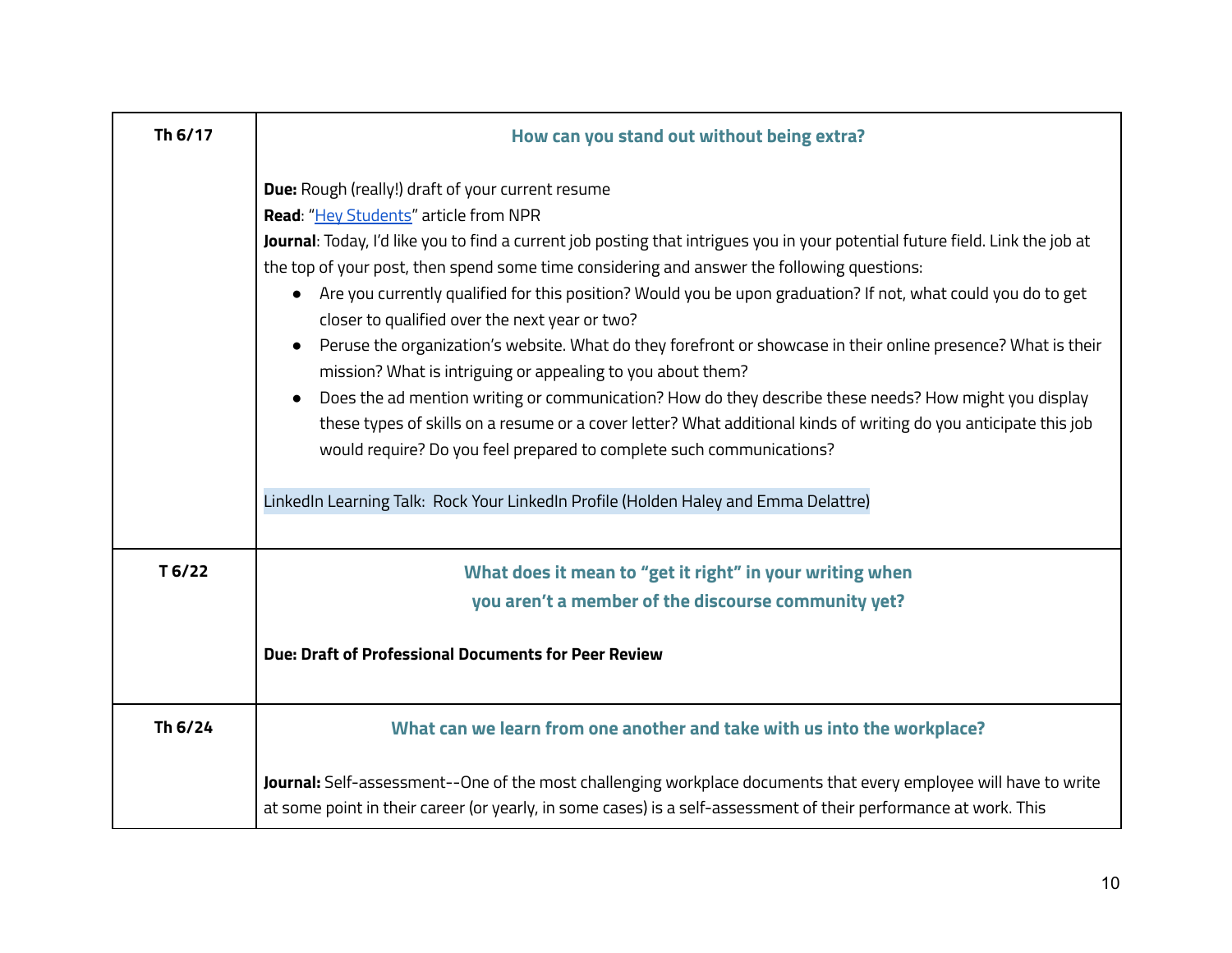|                | document is formal, and it's also persuasive, as it is often used to determine raises or promotions. Ideally, it serves as<br>written documentation of one's exemplary work over the previous year. You should write this document about your<br>work in this course, in the form of a memo to your instructor. It should be 750-100 words long, and if it's useful, you<br>should feel free to quote or paraphrase from your work in class. The memo should not only capture how you met or<br>exceeded the course objectives, but also the processes of learning and producing good work. If you didn't meet these<br>objectives and expectations, this is an opportunity to make a case for yourself. A good self-assessment of<br>performance considers, foremost, what your supervisor (or, in this case, instructor!) cares about. You might consider<br>questions such as: What do you see as your most impressive achievement in the class? When and how were you most<br>successful? When did you exceed expectations? Where and when did you struggle, and how did you overcome these<br>challenges? What did you work hardest on, and what did you learn, not only about a topic or skill, but about yourself? What<br>skills related to the class do you want to continue to work on, and how, specifically, will you do so?<br>Present: Each student will give us a 5-minute (screen-shared) "tour" of their documents. Note: The final-final<br>documents are not due until Saturday, but you will need to be far enough along to give us a sense of your documents<br>and the choices you made in building them. These conversations will be casual, and a way for us all to gain a sense of<br>the variety and discipline/industry-specific choices your peers have made. |
|----------------|-------------------------------------------------------------------------------------------------------------------------------------------------------------------------------------------------------------------------------------------------------------------------------------------------------------------------------------------------------------------------------------------------------------------------------------------------------------------------------------------------------------------------------------------------------------------------------------------------------------------------------------------------------------------------------------------------------------------------------------------------------------------------------------------------------------------------------------------------------------------------------------------------------------------------------------------------------------------------------------------------------------------------------------------------------------------------------------------------------------------------------------------------------------------------------------------------------------------------------------------------------------------------------------------------------------------------------------------------------------------------------------------------------------------------------------------------------------------------------------------------------------------------------------------------------------------------------------------------------------------------------------------------------------------------------------------------------------------------------------------------------------------------------------------|
| Saturday, 6/26 | <b>Due: Professional Documents Sequence</b><br>(no class meeting--submit on Blackboard by 11:00 a.m.)                                                                                                                                                                                                                                                                                                                                                                                                                                                                                                                                                                                                                                                                                                                                                                                                                                                                                                                                                                                                                                                                                                                                                                                                                                                                                                                                                                                                                                                                                                                                                                                                                                                                                     |

# **Policies and Other Administrative Notes**

# **Technology Expectations**

In order to function at full capacity in this course, students should:

· Be open to learning and registering for new technologies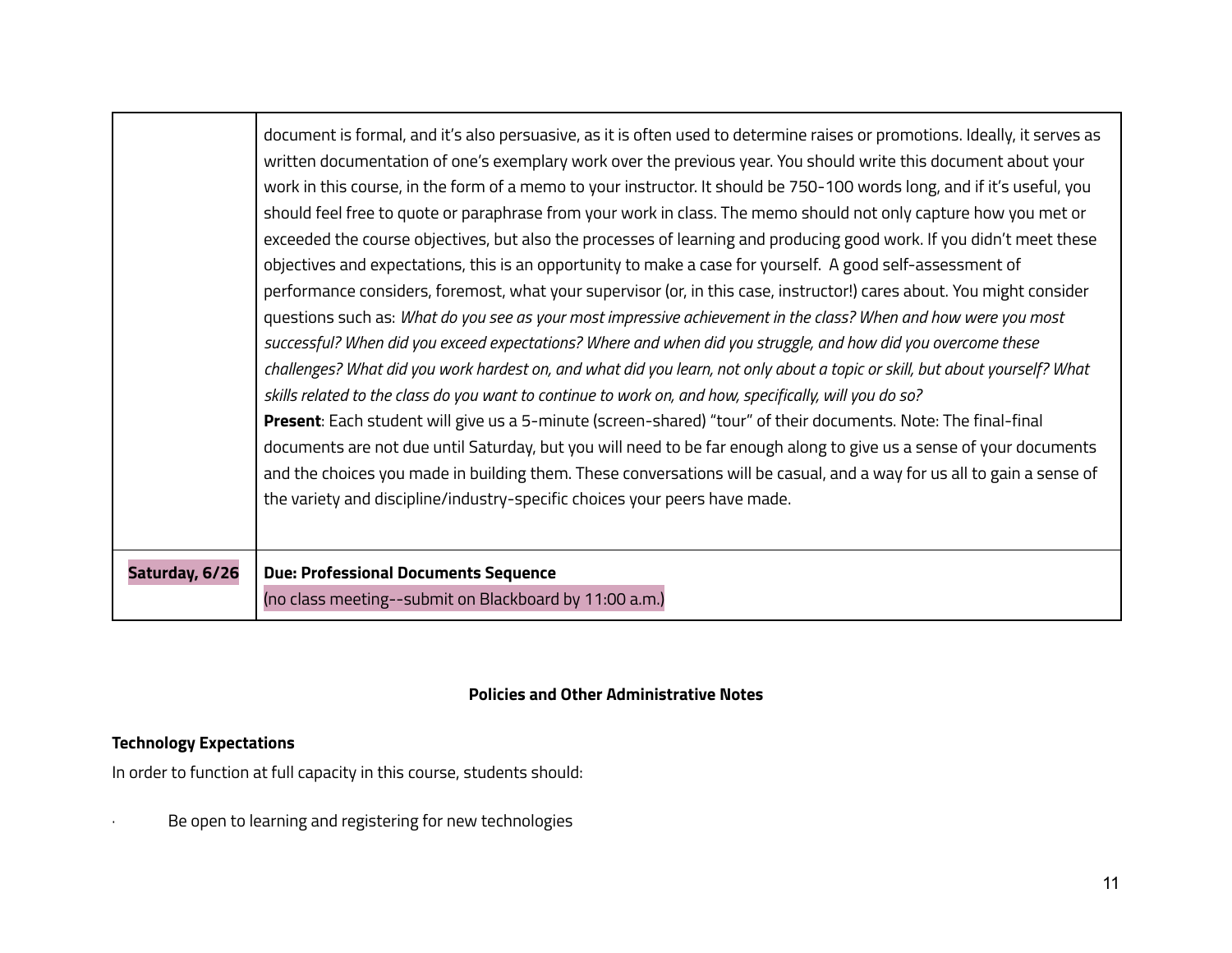- · Be flexible when technological glitches happen (which is a given)
- · Seek technological help when necessary by contacting the GW Division of [Information](http://itsupport.gwu.edu) Technology or call them on 202-994-4948

I understand that technology doesn't always work as we expect and that this may cause some delays. However, I expect you to be proactive and to find a resolution for any of these problems. You can ask for my help, but if I don't respond right away, keep working on your own:

- · Contact the Division of IT (202-994-4948)
- · Contact your classmates, and
- Use the Technology Resources links from Blackboard.

Note: While I may take the technology glitch into account when assessing your grades, if you have not taken adequate efforts to resolve the problem on your own, you may still be penalized for lateness.

## **Attendance**

Students are expected to be in class—for us, that means online at the required times. That said, I understand that emergencies, both personal and academic, do come up. If you miss class time, your "engaged interactions" grade will suffer. Whenever you miss class, it is your responsibility to find out what you missed from your classmates. Assignments are due on time even if you are absent, but in-class work cannot be made up. I do not distinguish between "excused" and "unexcused" absences. This policy means that I do not generally require doctors' notes, proof of family illnesses or deaths, or other documentation that would establish an "excused" absence.

## **Late Work**

Although extenuating circumstances do occur, as a general rule, late work is not acceptable. In a six-week summer session, frankly, we just don't have time for it! For smaller assignments, such as homework, late work will not be accepted. For larger assignments, like major papers, late submissions will only be considered if students discuss an extension prior to the due date. If you are going to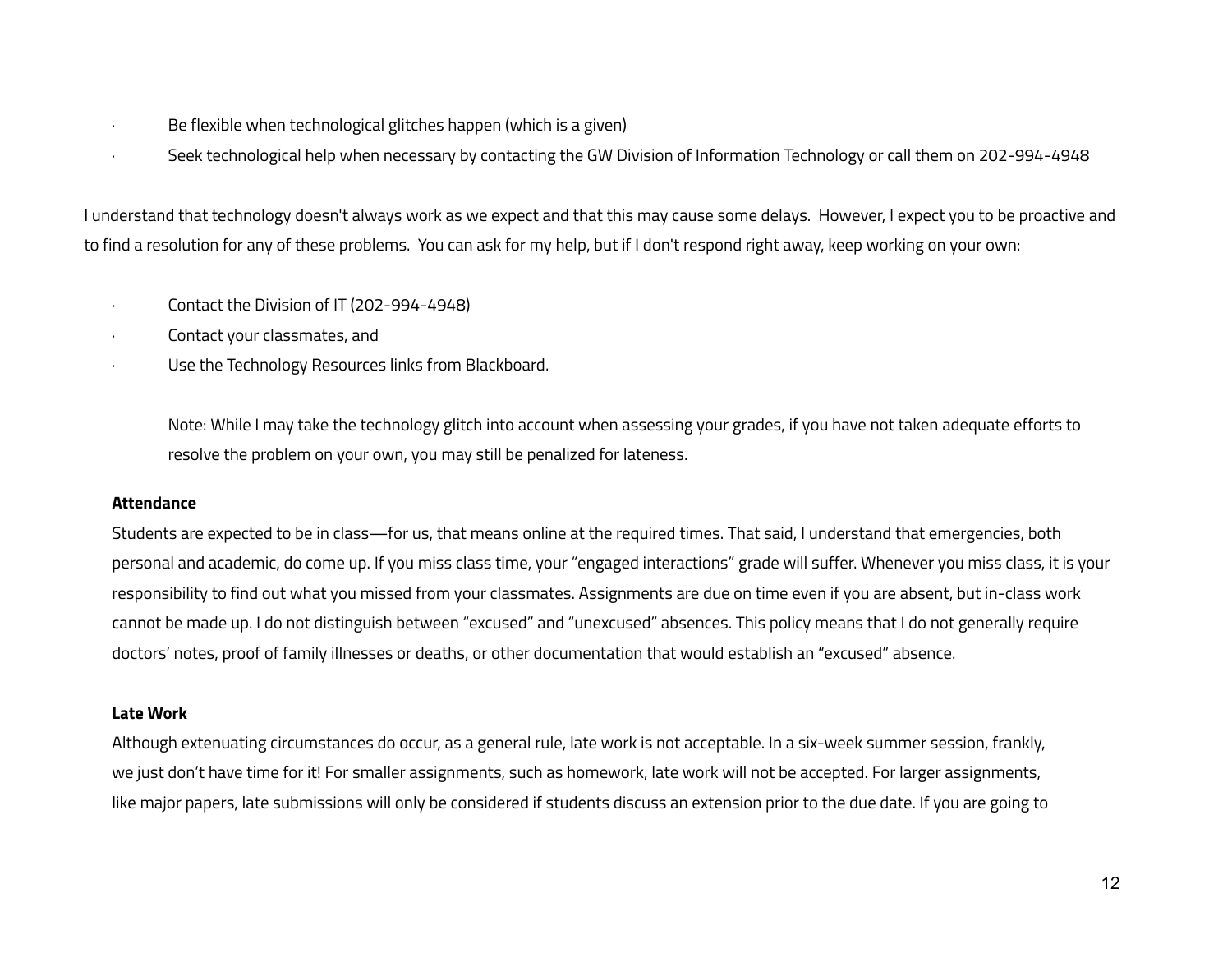be late with an assignment because of an unavoidable situation, let me know before the assignment is due and we can try to work something out. (Note: This applies to final versions of papers; drafts of papers will not be accepted late. Further, if a draft is not submitted, students forfeit the right to feedback and to revision options.)

### **Academic Integrity and UW1020 Plagiarism Policy**

We will spend a good amount of time in class discussing how, when, and why to cite sources in your work. If you have questions or are unsure if you should cite something, please ask. The University Writing Policy:

Academic writing builds on the work of others who have written and created before us. Academic writers use and cite the ideas, words, and images of others in order to document grounds for knowledge, illuminate contexts of argument, acknowledge intellectual influences, distinguish our own analytical voices, and encourage further investigation and inquiry. If, on the other hand, we take others' work as our own—using their phrases, images, concepts, or arguments without acknowledgement—we not only hamper these goals but also cross the line into academic dishonesty.

GW's Code of Academic Integrity defines academic dishonesty as "cheating of any kind, including misrepresenting one's own work, taking credit for the work of others without crediting them and without appropriate authorization, and the fabrication of information." My recommended penalty for plagiarism on a first charge is failure of the class.

## **Disability Statement**

Students with documented disabilities are legally entitled to certain accommodations in the classroom. Any student who feels s/he may need an accommodation based on the impact of a disability should contact me privately to discuss specific needs. Please contact the Disability Support Services office at 202-994-8250 in the Marvin Center, Suite 242, to establish eligibility and to coordinate reasonable accommodations. For additional information please refer to: [https:/disabilitysupport.gwu.edu](https://disabilitysupport.gwu.edu/). I will be happy to work with students and the DSS to arrange fair access and support.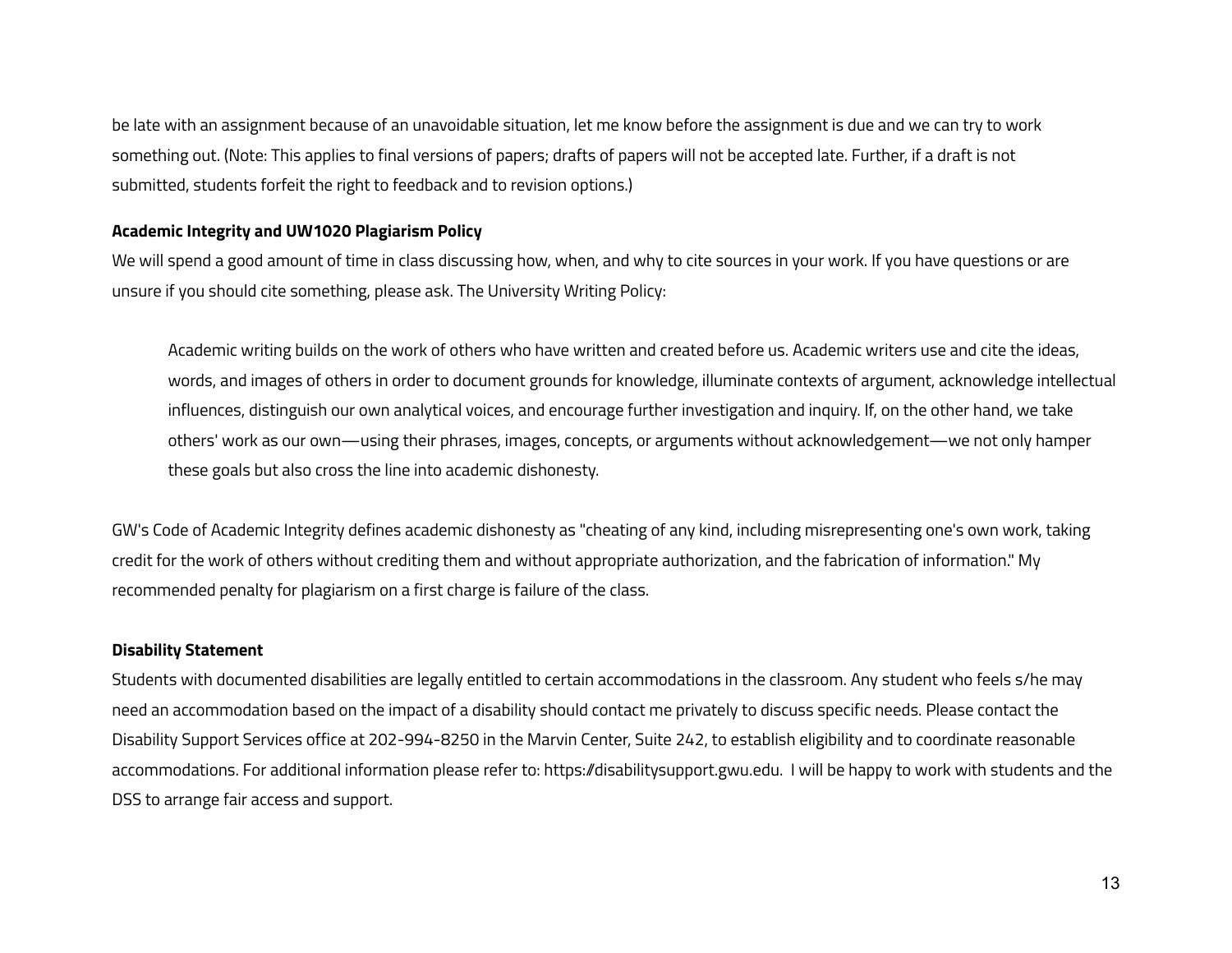#### **Advisor Contacts**

If you are struggling with an individual class, or several classes, your first line of contact is always the professor. Contact the professor to discuss the situation, whether it be a lack of clarity over what's expected, an acknowledgment of an illness or family problem that has kept you from your studies recently, or anything else. Stay in contact with your professor. If, for whatever reason, you need more assistance than your professor can provide, seek out your academic advisor. Your school or college will have assigned an advisor to you. In cases where serious family or personal emergencies arise that leave you considering withdrawal from one or more classes, your professor or advisor may suggest that you contact your dean's office for help.

Advising contacts are:

CCAS - ccasug@gwu.edu GWSB - gwsbadv@gwu.edu ESIA - advising@gwu.edu SEAS - seasadvising@gwu.edu

Below is the contact information for the dean's offices at the different schools:

CCAS: Phillips Hall, 801 22nd St., 107 Floor; 202.994.6210 ESIA: 1957 E St., NW, Suite 302; 202.994.3002 SPHHS: Ross Hall, 2300 Eye St., NW, Suite 202; 202.994.2160 SEAS: Tompkins Hall of Engineering, 725 23rd St., NW, Suite 105; 202.994.6080 GWSB: Duques Hall, NW, Suite 456; 202.994.7027